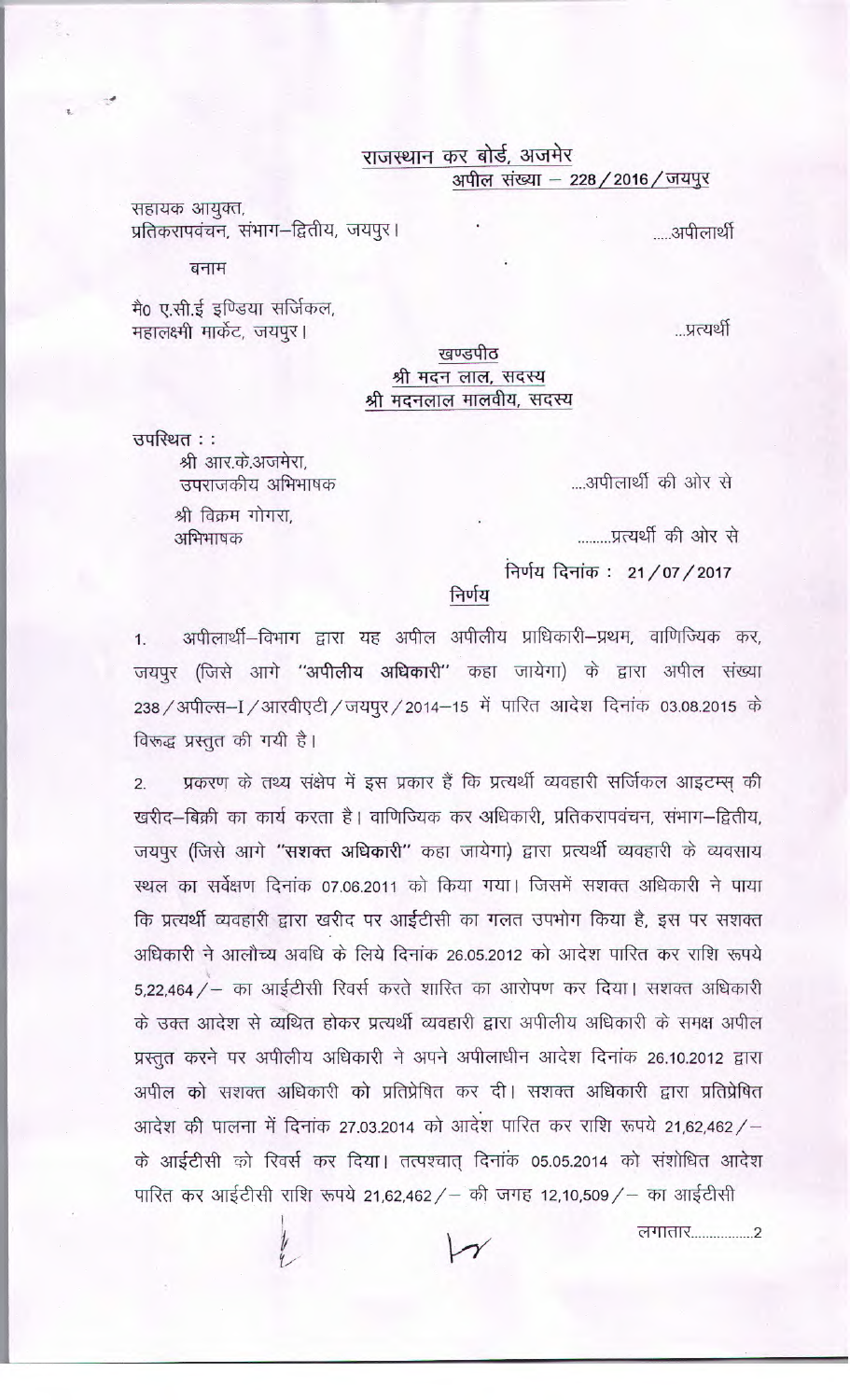## 2 - अपील संख्या - 228 / 2016 / जयपुर

रिवर्स करना निर्धारित कर उस पर ब्याज राशि रूपये 5,52,985 / - का आरोपण किया। इस प्रकार कुल आईटीसी राशि रूपये 17,32,978 / - का रिवर्स किया गया एवं उस पर ब्याज राशि रूपये 5,52,985 / - का आरोपण किया गया। सशक्त अधिकारी के उक्त आदेश के विरूद्ध, प्रत्यर्थी व्यवसायी द्वारा अपीलीय अधिकारी के समक्ष अपील प्रस्तुत करने पर, अपीलीय अधिकारी ने अपने आदेश दिनांक 03.08.2015 द्वारा व्यवसायी की अपील स्वीकार करते हुए, प्रकरण सशक्त अधिकारी को प्रतिप्रेषित कर दिया। अपीलीय अधिकारी के उक्त आदेश के विरूद्ध, अपीलार्थी-राजस्व द्वारा यह अपील पेश की गई है।

## उभयपक्षों की बहस सुनी गई। 3.

अपीलार्थी–राजस्व के विद्वान उप राजकीय अधिवक्ता ने बहस के दौरान कथन  $4.$ किया कि प्रत्यर्थी व्यवहारी द्वारा मैसर्स एम.एम.सर्जिकल कम्पनी, कोटा से की गई खरीद पर दर्शाये गये वैट भूगतान पर आईटीसी का गलत उपभोग किया गया। आगे उन्होंने अपने कथन में कहा कि अपीलीय अधिकारी द्वारा पारित आदेश विधि विरूद्ध है एवं सशक्त अधिकारी द्वारा पारित आदेश का समर्थन करते हुए उन्होंने विभाग द्वारा प्रस्तुत अपील को स्वीकार करने का निवेदन किया।

प्रत्यर्थी व्यवहारी के अधिकृत प्रतिनिधि ने कथन किया कि प्रत्यर्थी व्यवहारी द्वारा 5. खरीद के समय चुकाये गये कर का विधिक रूप से आईटीसी चाहा गया है जिसमें किसी प्रकार की अविधिकता नहीं थी। प्रत्यर्थी व्यवहारी द्वारा सद्भावी विश्वास के कारण कि उस पर कर दायित्व आकर्षित नहीं होता है, इसके अतिरिक्त न तो प्रपत्रों के आधार पर और न ही लेखा पुस्तकों के आधार पर कोई कर दायित्व था। अतः आईटीसी रिवर्स कर, कर राशि कम जमा होने के आधार पर ब्याज का आरोपण उचित नहीं है। आगे अपने कथन में उन्होंने अपीलीय अधिकारी के आदेश का समर्थन करते हुए विभाग द्वारा प्रस्तुत अपील को खारिज करने का निवेदन किया।

उभयपक्षों की बहस पर मनन किया गया एवं पत्रावली पर उपलब्ध रेकार्ड का 6. अवलोकन किया। रेकार्ड के अवलोकन से स्पष्ट है कि प्रत्यर्थी व्यवहारी द्वारा समस्त माल की खरीद विक्रेताओं द्वारा वैट इन्वॉइसेज के तहत राजस्थान राज्य के पंजीकृत व्यवहारियों से है। सशक्त अधिकारी द्वारा उक्त विक्रेता व्यवहारियों ने, जिन व्यवहारियों से माल का क्रय किया गया, उन्होंने अपने बिक्री प्रपत्रों में उन संव्यवहारों को घोषित नहीं किया गया, के आधार पर प्रत्यर्थी व्यवहारी द्वारा दर्शाये गये आईटीसी के लाभ को अस्वीकार कर रिवर्स किया गया है। सम्पूर्ण रेकार्ड के अवलोकन से स्पष्ट है कि सशक्त अधिकारी द्वारा आईटीसी रिवर्स किये जाने के कोई आधार/प्रमाण एवं कारण उल्लेखित नहीं किये गये है।

लगातार...................3